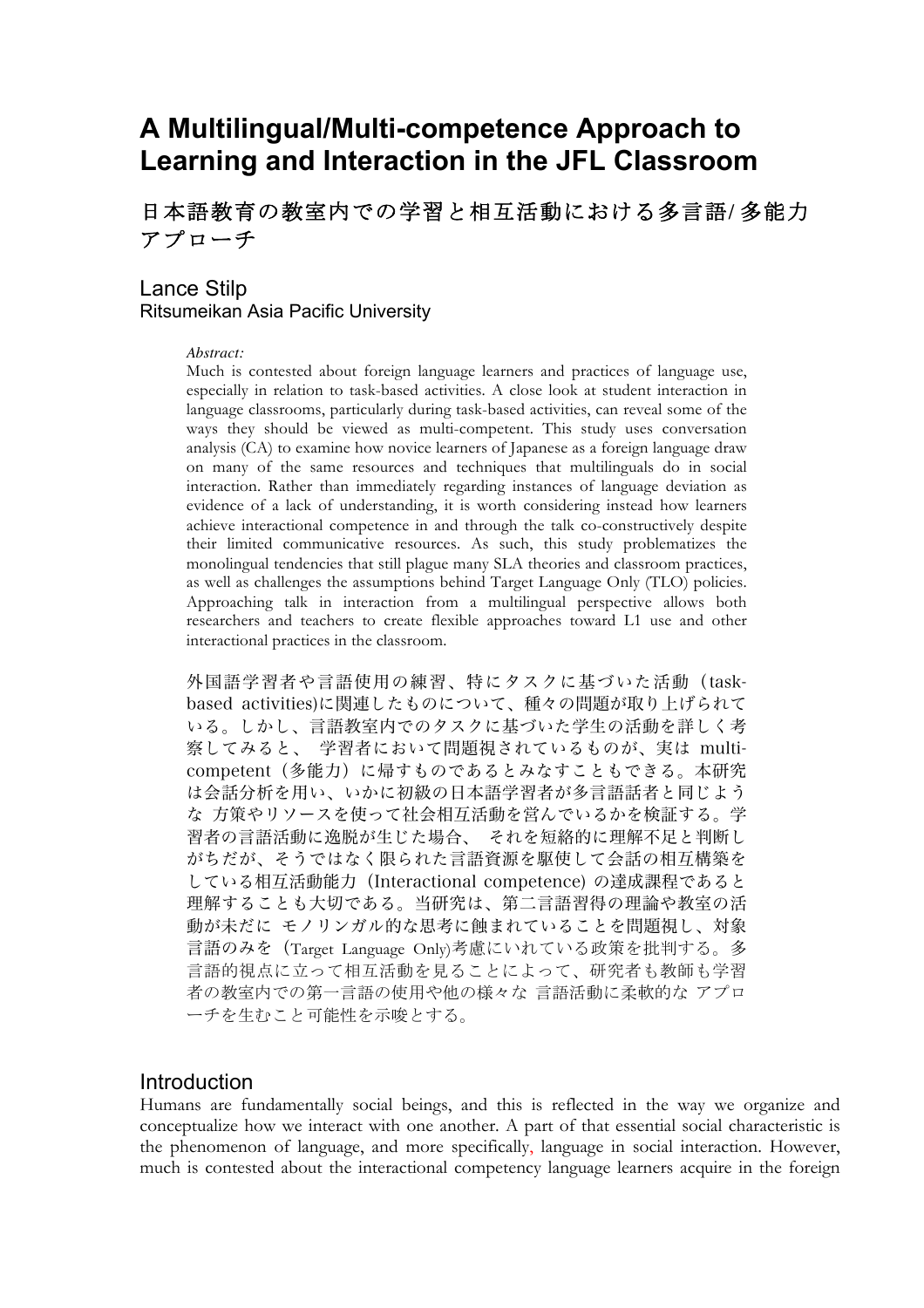language classroom and the multiple practices of language use that are found in task-based work. This study makes use of Conversation Analysis (CA) in order to understand the idea of 'multicompetence' in the Japanese as a foreign language (JFL) classroom. In doing so it will reexamine the competencies that language-learners possess and consider how those strategies are influenced by the educational policies of the institutions in which the learners are studying.

Ultimately, viewing the learner as "multi-competent" has fundamental implications for SLA researchers and language teaching professionals. When learners draw on different resources in classroom tasks or activities, they are not displaying a lack of knowledge of the target language, but rather revealing their multiple competencies through talk in interaction. By (re)conceptualizing the learner as a multilingual, multi-competent individual, this study builds on a range of recent research that has problematized the subtle monolingual tendencies that continue to plague many SLA theories and classroom practices (Canagarajah, 2011; Cenoz & Gorter, 2011; Franceschini, 2011; Garcia & Sylvan, 2011; Wei, 2011). In particular, the current study aims to expand research into interactional practices in the JFL classroom, particularly with regard to the ways both language and semiotic resources are used within the framework of language learning activities (Mori, 2003; Mori, 2004; Mori & Hasegawa, 2009; Young & Miller, 2004).

This in turn calls into question the appropriateness of One Language Only and One Language at a Time policies adopted by many foreign language classrooms (see Wei & Wu, 2009). Although seemingly beneficial, there are drawbacks to adopting such Target Language Only policies (TLO) without carefully examining the discourse of the language classroom and the interactional needs of the students who learn there.

In addition, the current research will address two criticisms of the term *multi-competence:* first, that the term still lacks a "social embeddedness", or in other words, it remains a term that is still largely used within the generativist position of language competence, and second, that multilinguals are the only ones who can have multiple competencies (Franceschini, 2011, pp. 349-350). Multi-competence can and should encompass all language speakers, and be born out of language in interaction. In the end, a turn towards multi-competence constitutes a more appropriate framework to analyze different theories on language, learning, and education policies in SLA.

### **Multi-Competence**

The term *competence* has been used and adapted to various degrees, not only in research pertaining to SLA, but also in generativist approaches to language. Originally, Cook started to use the term *multi-competence* in the 1990s.<sup>1</sup> Franceschini (2011) sees *multi-competence* as a "supersystem" that combines the various competencies that each speaker brings to an interaction (see also Cook, 1992). Holistically, multi-competent language users can be perceived as competent based on how they draw on all of their resources, including language, semiotic gestures and prior knowledge. Competence is not determined based on how many languages a user has learned, but on the individual's experience and flexibility in using them (Hall, Cheng & Carlson, 2006). In this sense, regardless of the number of languages at their disposal, novice language learners are just as diverse as multi-linguals with respect to the interactional resources they use, including: semiotic resources; intonation, gesture, dialect, volume, pitch, and speed. In Hellerman and Lee's (2014) support for a bilingual turn in SLA, competence is something that is constantly displayed to others and becomes visible through the speaker's interactional practices (p.55; see also Ortega, 2010). This means that all practices in social interaction are held accountable by all speakers and should not be treated immediately as errors in language. Language learners are drawing from a diverse pool of interactional resources simply because those competencies are available to them, and L2 language learners use these techniques in multiple ways to complete tasks given to them by teachers. Therefore, in discussing competence, the current research will combine both the notion of interactional competence (Hall, 1995; Young, 2004), and that of multiple areas of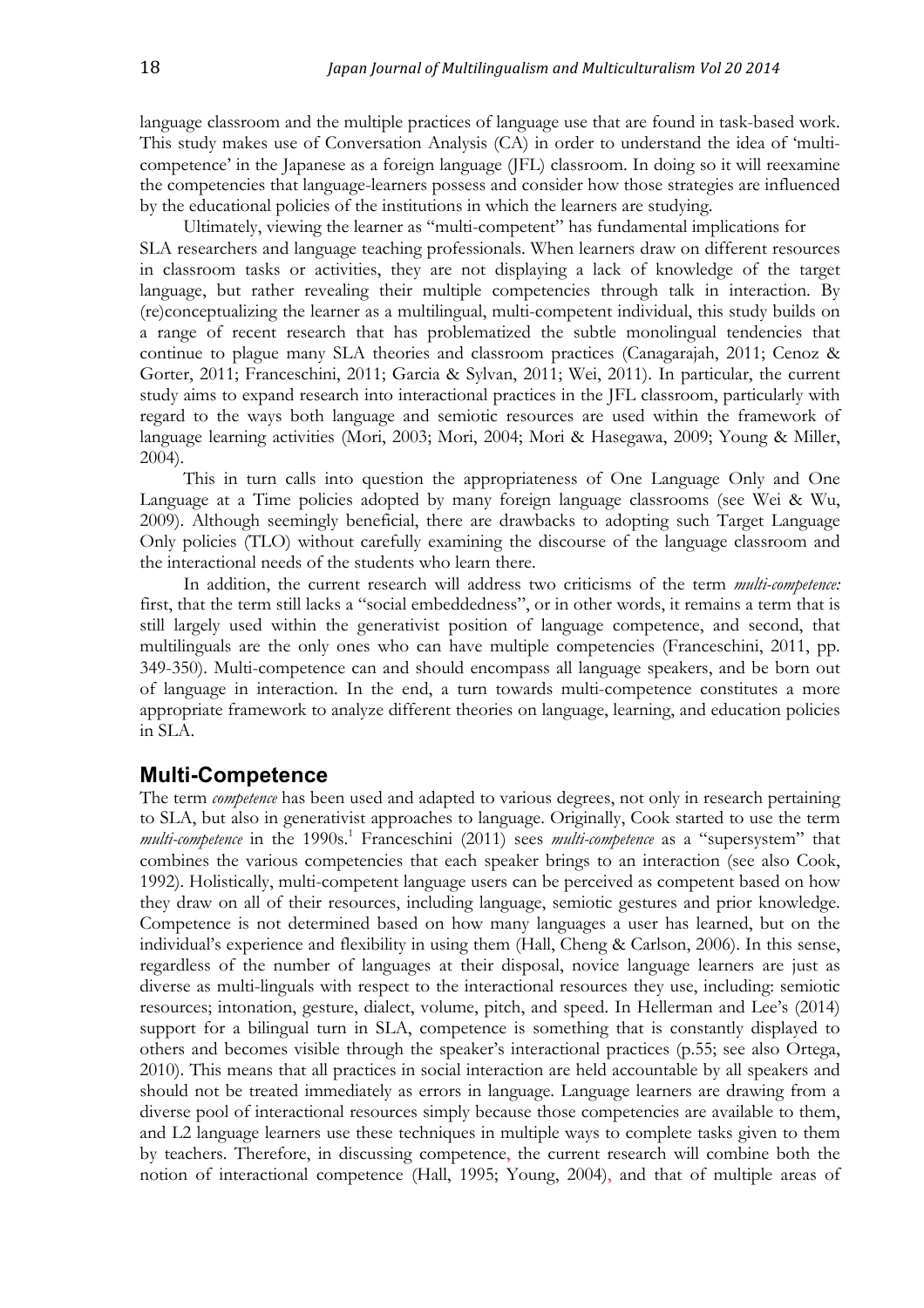language knowledge, or, what can be referred to as multi-competence (Cook, 1992; Franceschini, 2011).

In order to understand the phenomenon of talk in interaction, this paper will use CA to analyze several transcripts of learner talk in a JFL classroom and relate it to a framework that combines multilingualism and SLA.

### **Data**

CA and language learning have been used by various researchers to differing degrees (Mondada & Doehler, 2004; Seedhouse, 2004; Young & Miller, 2004), specifically in Japanese language contexts including language learning (Mori, 2003; Mori, 2004; Mori & Hasegawa, 2009), the development of interactional competence during study abroad experiences (Ishida, 2009; 2011), and NNS & NS pair conversation (Hosoda, 2006). Although stemming from sociological concerns, the use of CA has broadened over the past fifteen years within the fields of applied linguistics and studies into second language acquisition. A bilingual (or multilingual) approach to how interaction informs issues in learning is certainly not new; however, it still remains a central point of discussion in the field of SLA (see Hellerman & Lee, 2014).

The data collected in the current study is based on a video-recording of a Japanese foreign language (JFL) classroom at a large U.S. university, and the analysis focuses particularly on instances of learner interaction during task-based pair work. The class consists of lowintermediate level students in an intensive Japanese course and involves asking a series of questions projected on a screen at the front of the class. Each pair of students is expected to answer the questions communicatively based on their own experiences. According to Littlewood (2014), communicative tasks can be viewed on a continuum, from "pure" tasks that make use of authentic communication (such as role-plays and open-ended questions) to "weak" tasks (such as substitution exercises and awareness raising activities). In the data to be analyzed in this study, the task that the students are completing falls somewhere in the middle of Littlewood's continuum under information-gap related activities and personalized question prompts. To some extent, the task also provides opportunities for what CA calls "mundane" conversation, because it gives speakers the freedom to choose their responses based on their own life experiences.

### **Analysis**

In the first excerpt, Andy and Kris (both pseudonyms) are engaging in the paired task by taking turns asking each other questions that involve comparative grammatical forms.

*Excerpt 1 (0:48~)*

| 01 K | ((Facing front, reading from task on screen))    |
|------|--------------------------------------------------|
| 02   | sengakki ni kurabete<br>$(\cdot)$                |
|      | last semester to compare-CONT                    |
| 03   | [kongakki<br>$wa =$                              |
|      | this semester TOP                                |
| 04   | $[$ ((A reading screen))                         |
| 05 K | ((turns head to A))                              |
| 06   | =doh desu ka.                                    |
|      | how COP 0                                        |
|      | Compared to last semester, how is this semester? |
| 07   | $(1.5) / ((A display)$ displays thinking face))  |
| 08 A | tch soh desuka.                                  |
|      | that way COP Q                                   |
|      | Hmm, let me think.                               |
| 09   | [((A holds mouth open wide, frozen face))]       |
| 10   | (6.0)                                            |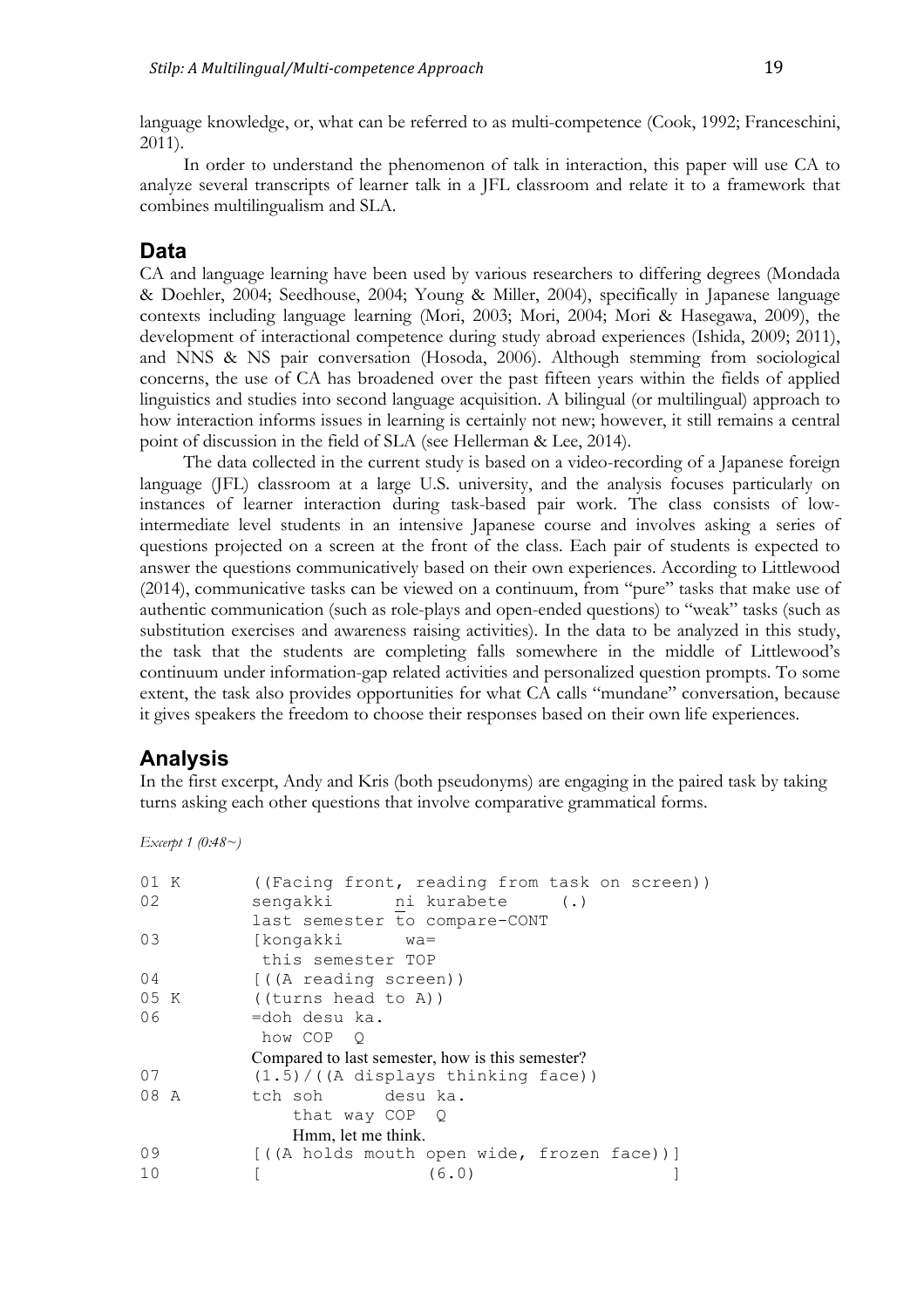| 11   | ((A mouths words silently then turns to K))       |
|------|---------------------------------------------------|
| 12 A | ni eh kurabete<br>kongakki<br>sengakki            |
|      | Last semester to compare-CONT this semester       |
| 13   | wa: $(0.3)$ a:h $\uparrow$ (.) > kantan des yo. < |
|      | TOP<br>easy COP IP                                |
|      | Compared to last semester this semester is easy.  |
| 14   | $(\cdot, \cdot)$                                  |
| 15 K | ah dooshite desu ka                               |
|      | why<br><b>COP</b><br>IP                           |
|      | Ah why is that?                                   |
| 16 A | >soh des ne.< Ah (.) jugyoo (.) wa:,              |
|      | This COP IP<br>class<br>TOP                       |
| 17   | motto: ah motto:::                                |
|      | more<br>more                                      |
|      | Let me see. Ah class is more: ah more             |
| 18   | $(.)$ yasashii- $(0.5)$                           |
|      | easy                                              |
| 19 K | $(1.2) / ((\text{nodes}))$                        |
| 20   | ya. yasahii shi.                                  |
|      | Easy and                                          |
|      | easier and                                        |
| 21   | ((facial expressions))                            |
| 22 K | ((turns head to A))                               |
| 23 A | ah takusa:n shukudai ja:- ga nai shi              |
|      | homework COP TOP NEG and<br>a lot                 |
|      | ah I don't ha- have a lot of homework.            |
| 24 K | ah, soh des ne,                                   |
|      | CoS this COP IP                                   |
|      | Yes, that's right.                                |
|      |                                                   |

There are several places where Andy draws on interactional resources to complete the task. Kris initiates a comparative question by reading it from the screen (lines 1-6), making speakership transition relevant at the end of his turn. Since the final part of the turn is directed to Andy, both partners orient toward him as the selected next speaker in line 6. However, at this point Andy delays his response, first with a gap of silence in line 7, in which his facial expression demonstrates that he understands it his turn to talk, then with a brief expression of hesitation, '*tch soh des ka*' (line 8). This is followed by an extended six-second gap in which Andy appears to be re-reading the prompt and perhaps combining it with private speech (Ohta, 2001) that allows him to formulate and then deliver the response in a relatively fluent manner. This seems to indicate that he is attempting to formulate a response, but needs extra time to do so in the target language, Japanese. Although the transcript is unable to adequately capture all of the fine detail, Andy also employs a range of multimodal resources, such as facial expressions, gaze direction and bodily position to indicate to Kris the progression of his internal state as he processes the question and then puts together his response.

It is also worth noting Andy's mid-turn use of *ah* in line 13. In Japanese 'ah' often marks a change of epistemic state, from not-knowing to now-knowing (Schegloff, 2007), and is therefore akin to 'oh' in English, which Heritage (1984) calls a change-of-state token (see also Ikeda, 2007). This suggests two things about the turn-in-progress. Firstly, *ah* reveals that Andy may have been reading up until this point, or at least partly relying on the prompt as he completes his turn: the first part of his turn recycles much of the question that Kris has just asked him and the new information that Andy provides ('*kantan des yo*') comes at the end of the turn and is prefaced by *ah,* indicating either that he just thought of it, or that he is marking a transition from new knowledge. Secondly, this transition is accompanied by a change in Andy's facial expressions that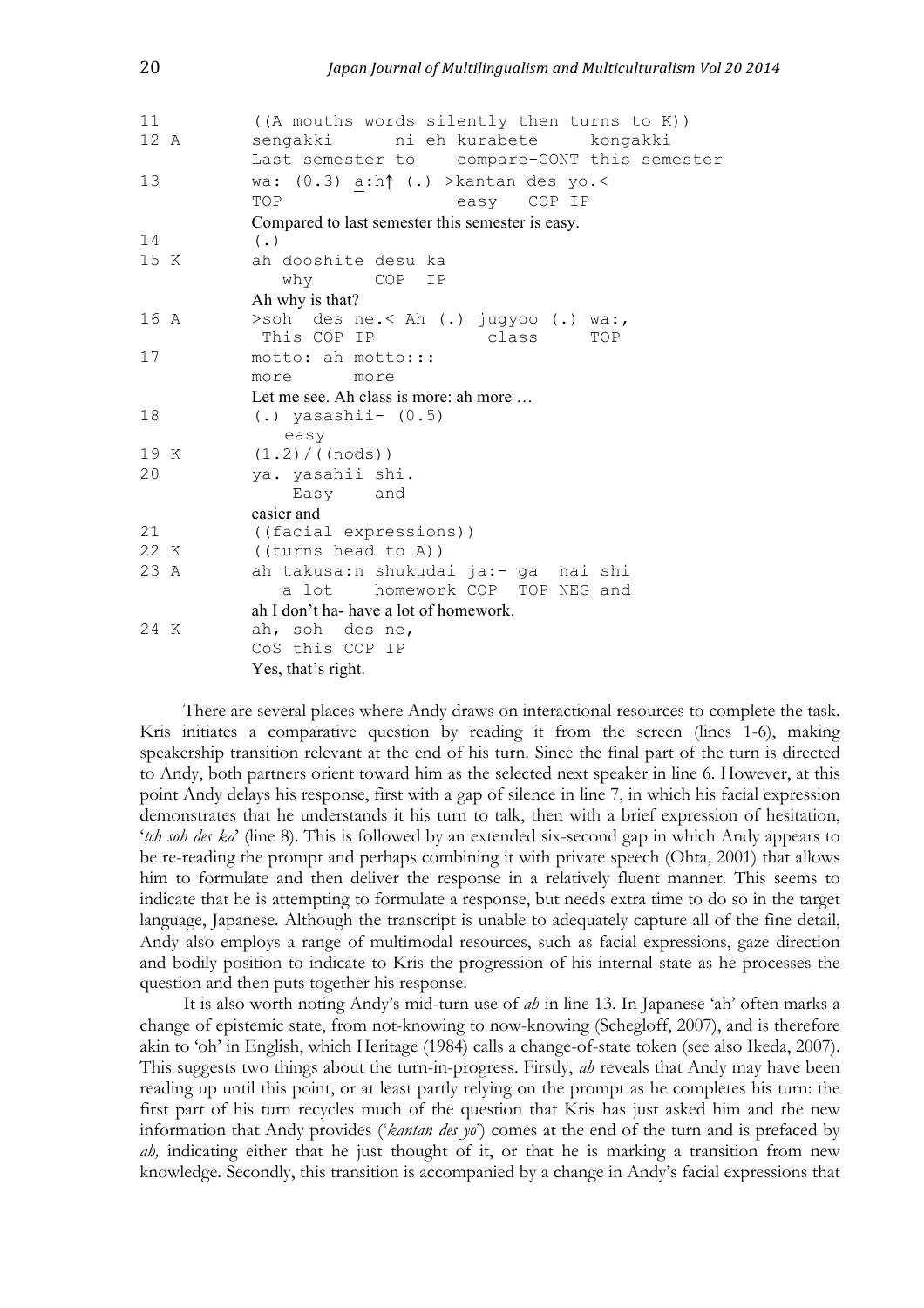mark the change in information state; he raises his eyebrows and moves his head backwards.

The learners then go on to manage the talk by conducting follow up questions that no longer rely directly on the on-screen prompt as a resource. In line 15, Kris initiates a postexpansion sequence (Schegloff, 2007), by asking '*dohshite des ka*', a formulaic (and thus easily produced) question that initiates an account, making an answer sequentially due from Andy once again. While Andy's turn is ultimately coherent, it is also marked with a variety of self-initiated repairs, both forward-oriented word searches (Brouwer, 2003; Greer, 2013) and backwardoriented self-corrections. An outside observer might be tempted to retrospectively characterize these as disfluencies, but they are also interactional practices that help Andy accomplish the turn as he is producing it. He begins his response in line 15 by briefly receipting the question ('*soh des ne*')*,* and his marked use of English *ah* throughout the turn (lines 16 and 17), followed immediately with eyebrow raises, indicating a possible uncertainty in the correctness of his response. Here *ah* is not a change-of-state token but a hesitation marker that holds the floor while gaining the speaker time to formulate the turn. In addition to the gestures, gaps of silence in lines 19 and 22 indicate points in the talk where verbal uptake might be relevant from Kris, although he accomplishes this with only a head nod or turn towards Andy.

In the beginning, Andy uses the teacher's written prompt on the screen to manage his response to Kris' question. In addition, the silence, gestures, and body orientation all highlight different interactional competences that are available to Andy in order to complete what might seem to be a difficult utterance in the L2. Excerpt 2 provides further evidence of the participants' multi-competence, and goes on to explore some of Andy's more specific personal resources. This segment takes place just after Excerpt 1, and this time it is Andy who initiates the sequence by reading the prompt question off the screen.

```
Excerpt 2 (1:30~)
```

| 01 A           | ah:? (1.8) Sensee (.) ah (.) sensei ni kurabete:                         |
|----------------|--------------------------------------------------------------------------|
|                | teacher HM<br>teacher to compare-CONT<br>HM                              |
| 02             | (.) hai, sensee ni kurabete<br>wa                                        |
|                | yes teacher to compare-CONT TOP                                          |
| 03             | ah. gakusee wa:: $(1.5)$                                                 |
|                | student TOP<br>HM                                                        |
|                | Ah, compared to the teacher- ah teacher, yes compared to the teacher ah, |
|                | how are the students?                                                    |
| 0 <sub>4</sub> | $($ ( $(K \text{ nodes})$ )                                              |
| 05 K           | $doh([de)-$                                                              |
|                | how                                                                      |
| 06 A           | [dochira no hoo ga- dochira no hoo ga                                    |
|                | which CONJ -er SUB which CONJ -er SUB                                    |
| 07             | kantan des ka?                                                           |
|                | easy COP Q                                                               |
|                | which has-which has it easier?                                           |
| 08             | [((shaking head/furrows brow: "doubtful face"))                          |
| 09 K           | ehah hah he:a. Hh. hai soo des ne.                                       |
|                |                                                                          |
|                | yes that COP IP                                                          |
| 10             | Sensee ni kurabete                                                       |
|                | teacher to compare-CONT                                                  |
| 11             | gakkohsei gakusei wa ahh (.) motto taihen des.                           |
|                | student* student TOP HM<br>more hard<br>COP                              |
|                | Hmm, let me see. Compared to teachers, students-students have it harder. |
| $12 \text{ A}$ | hai. Dooshite des ka                                                     |
|                | RT.<br>why<br>COP O                                                      |
|                | Yes, why is that?                                                        |
|                |                                                                          |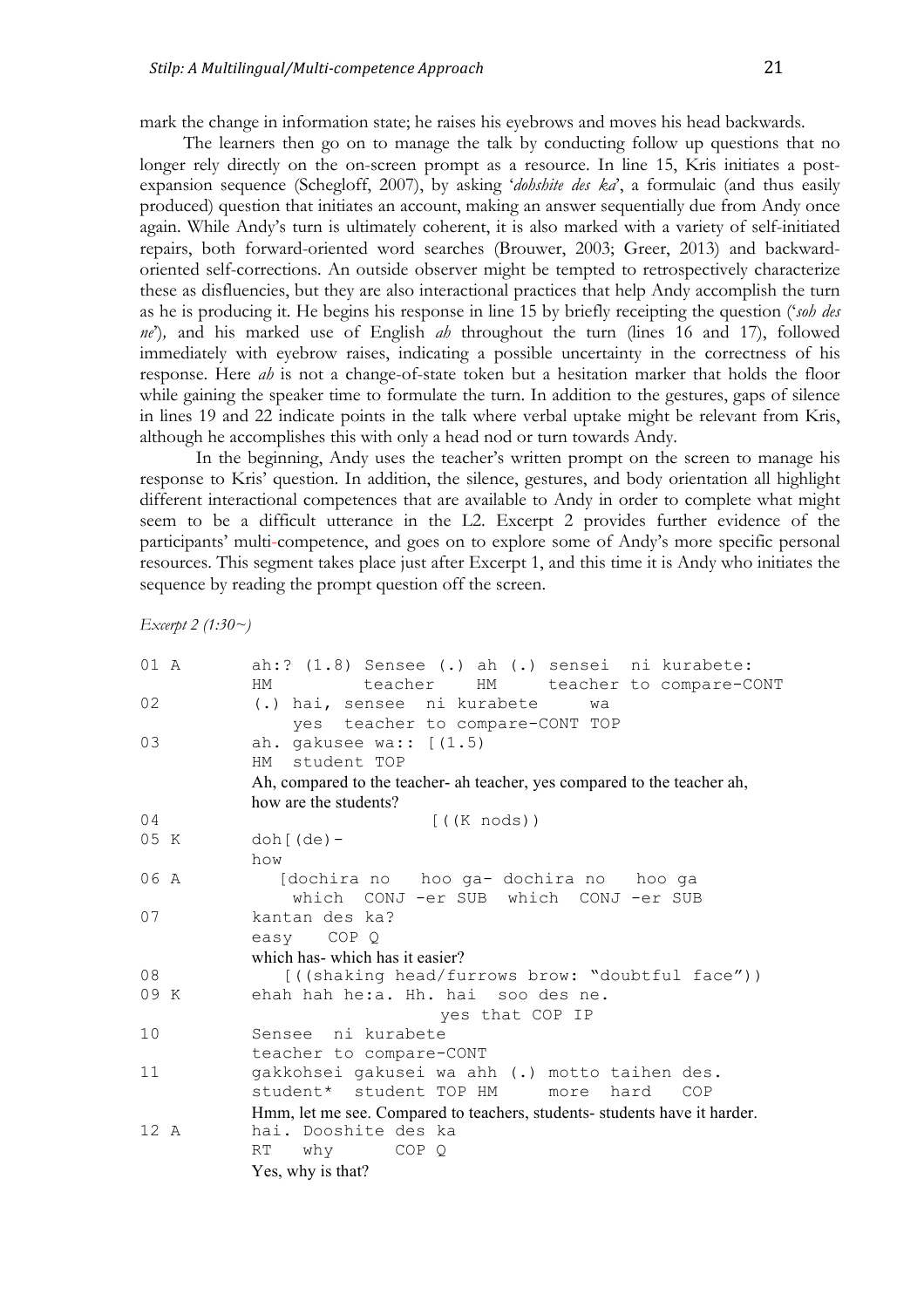| 13 K | ah sensei<br>etto. $(1.0)$<br>wa<br>HM teacher TOP HM                     |
|------|---------------------------------------------------------------------------|
| 14   | jugyoo ga hitotsu dake (.)<br>lessons SUB one<br>only                     |
| 15   | benkyoo shimasu.=Demo gakusee wa<br>study<br>do-POL<br>but<br>student TOP |
| 16   | takusan takusan jugyoo to- to-<br>lesson                                  |
| 17   | many<br>many<br>tora nakyaikemasen [ne.                                   |
|      | <b>TP</b><br>take must                                                    |
|      | Um. teachers are, well, they study only one class. But students           |
|      | have to-have to take a lot of classes.                                    |
| 18   | ((A's head nodding))                                                      |
| 19 A | [hai. hokona (.) hokona                                                   |
|      | other<br>other<br>yes                                                     |
| 20   | gakusee to<br>benkyoo shimasu?                                            |
|      | student with study<br>do-POL                                              |
|      | Yes, they study with other, other students.                               |
| 21   | ((moving hands together))                                                 |
| 22 K | [hai.                                                                     |
| 23 A | Yes<br>$[hai. =$                                                          |
|      | Yes                                                                       |
| 24 K | $=$ [Hai soh<br>desu                                                      |
|      | yes that TOP                                                              |
|      | Yes, that's right.                                                        |
| 25 A | [err benkyoo                                                              |
|      | study                                                                     |
| 26   | $(\cdot, \cdot)$                                                          |
| 27   | [benkyo- benkyoo deki:?                                                   |
|      | study<br>study<br>$can-$                                                  |
|      | They study- can study?                                                    |
| 28 K | [shinakya                                                                 |
|      | do-must                                                                   |
|      | They have to                                                              |
| 29 A | ben- benkyoo dekimasu?                                                    |
|      | Stu- study can-POL                                                        |
|      | They can study.                                                           |
| 30 K | ah hai.                                                                   |
|      | ah yes.                                                                   |

Looking to the prompt projected on to the screen to read the next question, Andy begins in line 1 by using the hesitation device *ah* and pausing in the middle of his turn as he completes his question to Kris. At the end of his turn, there is a longer pause (line 3) after which Kris begins to help Andy complete his question (line 5). Since the prompt consists only of the first part of the question (*Sensei ni kurabete, gakusei wa*…), it is at this point that Andy has to rely on his own linguistic knowledge to complete the question in real time. As he does so, he marks his turn ending as uncertain by shaking his head, furrowing his brow and using extreme pitch to complete the utterance. It is as though he is using these paralinguistic resources to comment on the legitimacy of the linguistic elements of the turn even as he is producing it. However, rather than attend to the details of the turn's form, Kris instead accepts Andy's question and responds in lines 9 to 11 in a way that makes sense of Andy's prior turn despite its insufficiencies; while the question is literally asking *which is more simple*, *teachers or students*, Kris treats it as asking "*who has it easier?"*, an interpretation that could also be possible under certain sequential contexts. Note in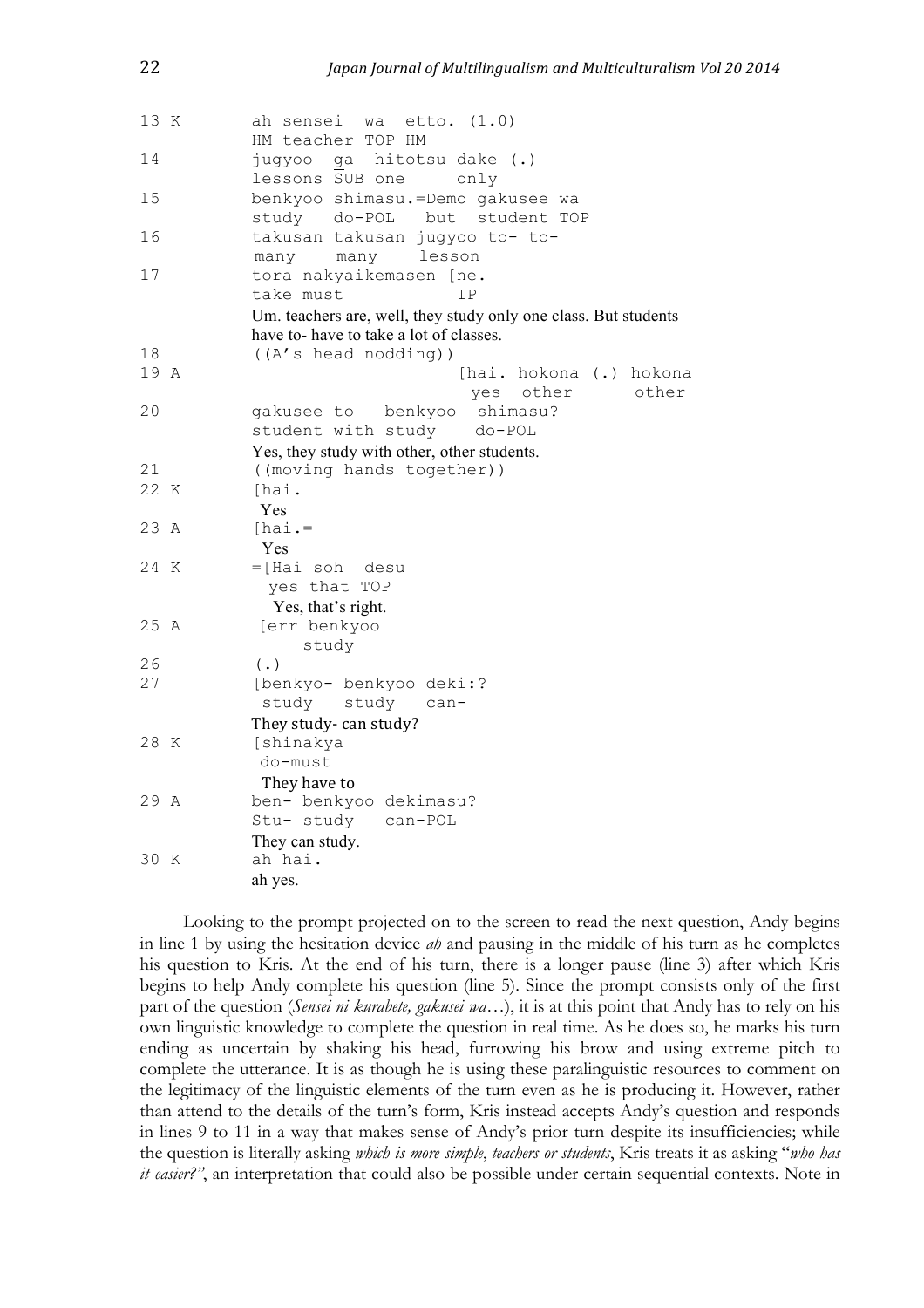his response Kris uses the word *taihen* ('a lot of trouble'), which reformulates Andy's question as referring to the lives/lifestyles of teachers and students, rather than some other aspect of *kantan*/'simple'. In this sense, Kris has become a co-constructor of Andy's turn, regardless of its grammatical correctness. Both Andy and Kris are constructing the talk together and that modifies and extends the task, allowing them authorship and ownership of the way they produce it.

In lines 13-17, Kris completes his turn, claiming that students have it harder because they have more classes than teachers do, which leads Andy to follow this response with one of his own. It is interesting to note the deviation from the initial task here. Andy is extending the talk with a post-expansion of Kris' talk in Japanese, agreeing that, *yes they study with other students*. This can be seen as an attempt to move beyond the initial task given by the teacher. However, the gestures and intonation in Andy's talk also indicate some uncertainty in his own language ability. Andy's gestures frequently accompany talk that is problematic or difficult to complete without assistance from his partner, and in fact provide meta-cues for the recipient about the speaker's attitude toward the turn he is producing.

The use of multimodal resources such as gestures and intonation together with L2 Japanese can likewise be found in the next excerpt. Here we will look at another aspect of multicompetence; how the L1 (English) can be used to assist completion of the turn. In this segment of the data, Andy has just finished answering Kris' next question, which asked how other classes, in comparison to Japanese class, were. This time, however, Kris does not provide a follow-up question, so Andy prompts him to do so by voicing it for him.

Excerpt  $3(2:54)$ 

| 01 A | 'you are supposed to say' (.) doosthite des ka=<br>why<br>COP Q      |
|------|----------------------------------------------------------------------|
|      | Why is that?                                                         |
| 02 K | =Ah. Dooshite des [ka?<br>why<br>$COP$ $Q$                           |
|      | Ah. why is that?                                                     |
| 03 A | [((laughing)) a heh HA HA                                            |
| 04   | Soh des ne. Uh.h.m.<br>that COP IP                                   |
| 05   | hoka<br>no<br>$kurasu-$ (.)<br>other CONJ class                      |
| 06   | ga: (1.0) ummm. Less? (.) Chi- chiisai? [um<br>SUB<br>small          |
|      | Ah, let me see. Uh.h.m. other classes are u,m, lesssmall-smaller? um |
| 07   | ((hand gestures backward))                                           |
| 08 K | [ha:i]<br>yes                                                        |
| 09 A | chiisai shukudai ga aru shi .h                                       |
|      | homework NOM COP CONJ<br>smal1                                       |
|      | I have small homework and                                            |
| 10 K | chiisai wa small desu ne::                                           |
|      | small1<br>TOP<br>COP<br>IP                                           |
|      | Chiisai is small, huh.                                               |
| 11 A | Wh- I don't know less.                                               |
| 12   | ((gestures vigorously inward to self))                               |
| 13 K | Motto sukunai.                                                       |
|      | more fewer                                                           |
|      | more less                                                            |
| 14 A | Motto sukunai?<br>((head tilt towards K))                            |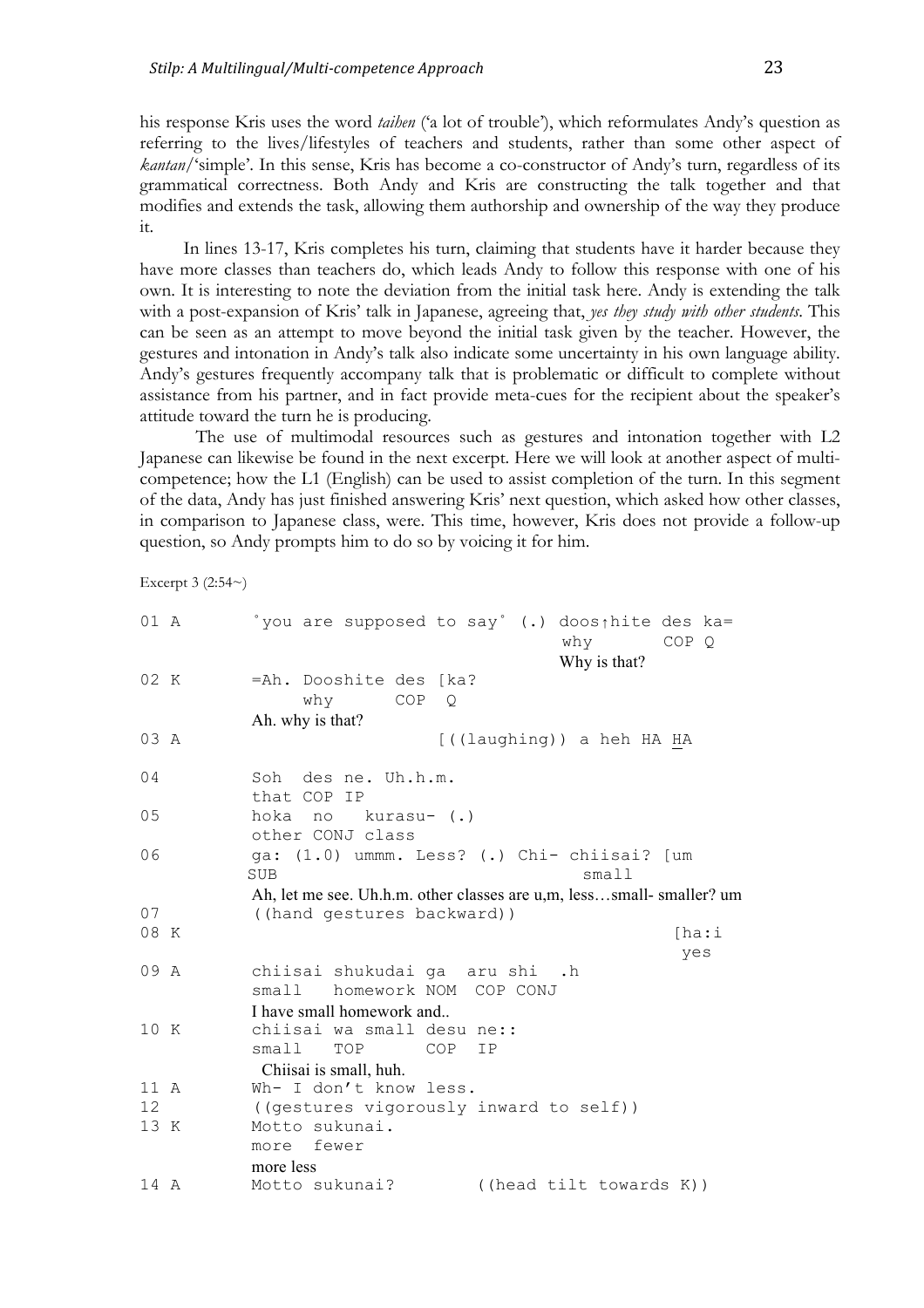```
more less?
15 K hai:.[˚I think˚
         yes
16 A [motto 
              more
17 K motto [sukunai
         more less
18 A [motto sukunai ah shukudai ga aru shi: 
               more less homework NOM COP CONJ 
19 aahm hh. 
20 [ (2.5) ]
21 [((gestures upward))] tch and moko-
22 motto sukunai tesuto ga aru shi
         more fewer test NOM COP and
         I have more less homework and tch a:nd mo- more less tests
23 K a hai soh des ne.
         CoS yes that COP IP
         Ah, yes, I see.
```
In line 1, Andy uses his L1 (English) to enact the post-expansion turn that Kris is supposed to have completed, an act that suggests a desire to stick to the task, regardless of whether or not it is natural in the talk to ask such a question at this point. This is an interesting interactional side-sequence that may indicate that this task seems somewhat artificial to Andy, as he subsequently responds to Kris' delayed '*dohshite des ka*' with a burst of laughter in line 3. Although the video does not show where the teacher is in relation to the focal participants at this point, the reduced volume level in the way Andy produces the L1 segment of his turn in line 1 suggests a strong orientation toward adhering to the "Japanese-Only" language policy of the classroom.

However, this Target Language Only policy becomes problematic as the learners complete this part of the task. In lines 3-8, Andy begins a response that includes a word search sequence initiating forward-oriented repair on a lexical item that is sequentially due in line 6. At the first mid-turn pause in line 6, (coming just after *hoka no kurasu ga*) Kris is probably unlikely to predict the problematic item Andy is searching for. It is at this point that Andy produces the L1 version of the word he is looking for ('less') followed immediately by the closest equivalent he has available to him (*chiisai*/small). Greer (2013) notes that such language alternation functions as a form of bilingual prospective indexical, alerting the recipient to the target word and enabling him to monitor the ongoing interaction until the forward-oriented repair is complete. The use of English interactional hesitation markers like *ah* and *umm,* together with the English lexical term *less* suggests that relying on the L1 is one successful way to deal with an inability to express talk fully in the L2. Kris produces a *hai* (*yes*) in line 8, but this is hearable as an uptake token rather than as a confirmation of Andy's equation of *chiisai* with *less.* In line 9, Andy goes on to produce the remainder of the turn with the term *chiisai* ('small') in place of his intended *less*, which leads Kris to initiate other-repair in line 10 by explicitly stating that *chiisai* means small, a form of backward-oriented repair that appears as a translation (Greer, 2008). This occasions an extended insertion sequence in which the participants negotiate the word and therefore move beyond the task itself. Rather than viewing this segment as a deviation from the task, learners use multiple conversation techniques to teach each other and manage the difficulty of the task collaboratively.

Further, the other-repair that Kris offers in line 9 highlights the ungrammaticality and out-of-context lexical choice of Andy's *chiisai*. Kris interrupts Andy's turn to deviate from the task and negotiate the meaning of *chiisai*. However, unlike earlier in Excerpt 2, where Kris does not attend to the language form of Andy's talk, in this excerpt the task is put on hold in order to address the confusion of the English term *less*.

Such an interruption deserves further analysis. Other-initiated other-repair is a non-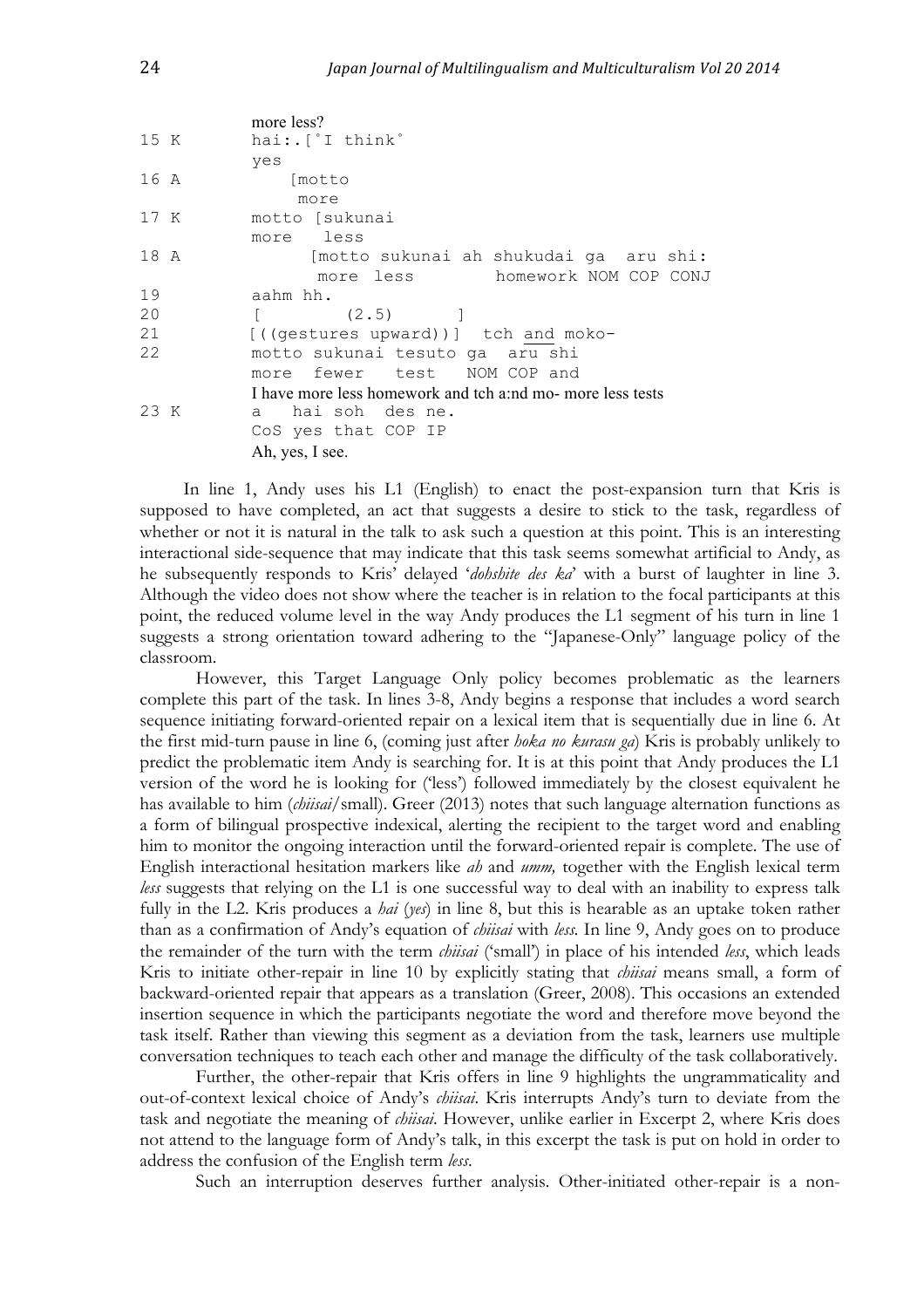preferred action (Schegloff, Jefferson & Sacks, 1977), meaning that it occurs less frequently than self-repair and is usually delivered in a mitigated way in order to avoid confrontation. Andy responds immediately to the potentially face-threatening nature of Kris' correction by formulating in line 11 an immediate account for why he used *chiisai*; "*I don't know less".* This first complete English utterance represents an action that momentarily draws the interaction away from the task as planned by the teacher. Together with a vigorous inward hand movement, Andy makes use of different embodied resources to explain his actions to Kris, and this arguably leads to language learning when Kris provides him with a more suitable lexical item *motto sukunai* in the next turn (line 13). As highlighted in Excerpt 2, gesture accompanies problematic talk (line 6) and serves as an interactional resource to complete the turn with the help of a partner (line 13).

Kris' suggestion to use *motto sukunai* (literally 'more less', i.e. 'lesser') is taken up by Andy, but not without further complications for the ongoing talk. In such direct other-repair of problematic talk, we can see that Kris also shows uncertainty by downgrading his prior assertion with the post-positioned use of *I think* produced at very low volume.

Finally, in line 13 the task resumes, although Andy continues to use an extended 2.5 second pause, arm movements and the L1 to complete his turn. The mid-turn use of the English lexical item *and* (line 21), accompanied by a full arm gesture, perhaps reveals the turn construction as particularly challenging for these novice L2 users. However, Kris does not interactionally orient to Andy's use of L1, instead choosing to remain on task by continuing the activity in line 23.

These three episodes of low-intermediate language learning conversations reveal how two students build their actions around a task given by the teacher, although not always in the target language, and even sometimes without any spoken interaction at all. In particular, the learner Andy uses an array of interactionally defined resources to manage his own turn, respond to his partner, and maintain his role as a student in a language classroom. Language learning tasks, then, are opportunities for language learners to define and manage the task, sometimes moving beyond the original task-as-plan. In these instances, the task becomes a collaborative opportunity to expand learning (such as in Excerpt 3, where Andy's vocabulary knowledge was extended) that individually may not otherwise be possible.

#### **Discussion: The Language Learner Redefined as Multilingual**

Whether they are able to draw on a variety of languages or a variety of styles within one language, all language learners need to make use of endogenously defined resources within interaction. In contrast to exogenous theories of learning, an endogenous approach marks the need to look at what participants need and orient to in the interaction itself. The resources available to multilingual speakers in a linguistically dynamic interaction are always contingent, defined within and born out of the moment-to-moment interaction.

Mondada (2007) found that in the institutional work context, multilingual speakers codeswitch and gesture as they continually organize action based on vertical hierarchal power differences. Moreover, multilingual employees make visible the institutional order and build intersubjectivity between an array of multiple languages and dialects to address a variety of speakers. Language learners in the institutional context of the language classroom are similar to the afore-mentioned multilingual workers in that they must negotiate the goals of the institution, the goals of the classroom focus, and their own individual intentions simultaneously within the activity. Furthermore, in the localized talk learners negotiate the activity by drawing on their own individual linguistic and paralinguistic resources. Languages are holistic systems and speakers all draw from the same pool of interactionally defined resources that each person brings to the talk.

Therefore, the term 'multi-competence' seems to better capture the variety of resources that both monolingual and multilingual speakers draw on in social interaction. However, multilingual studies and SLA studies tend to define language differently. Cenoz and Gorter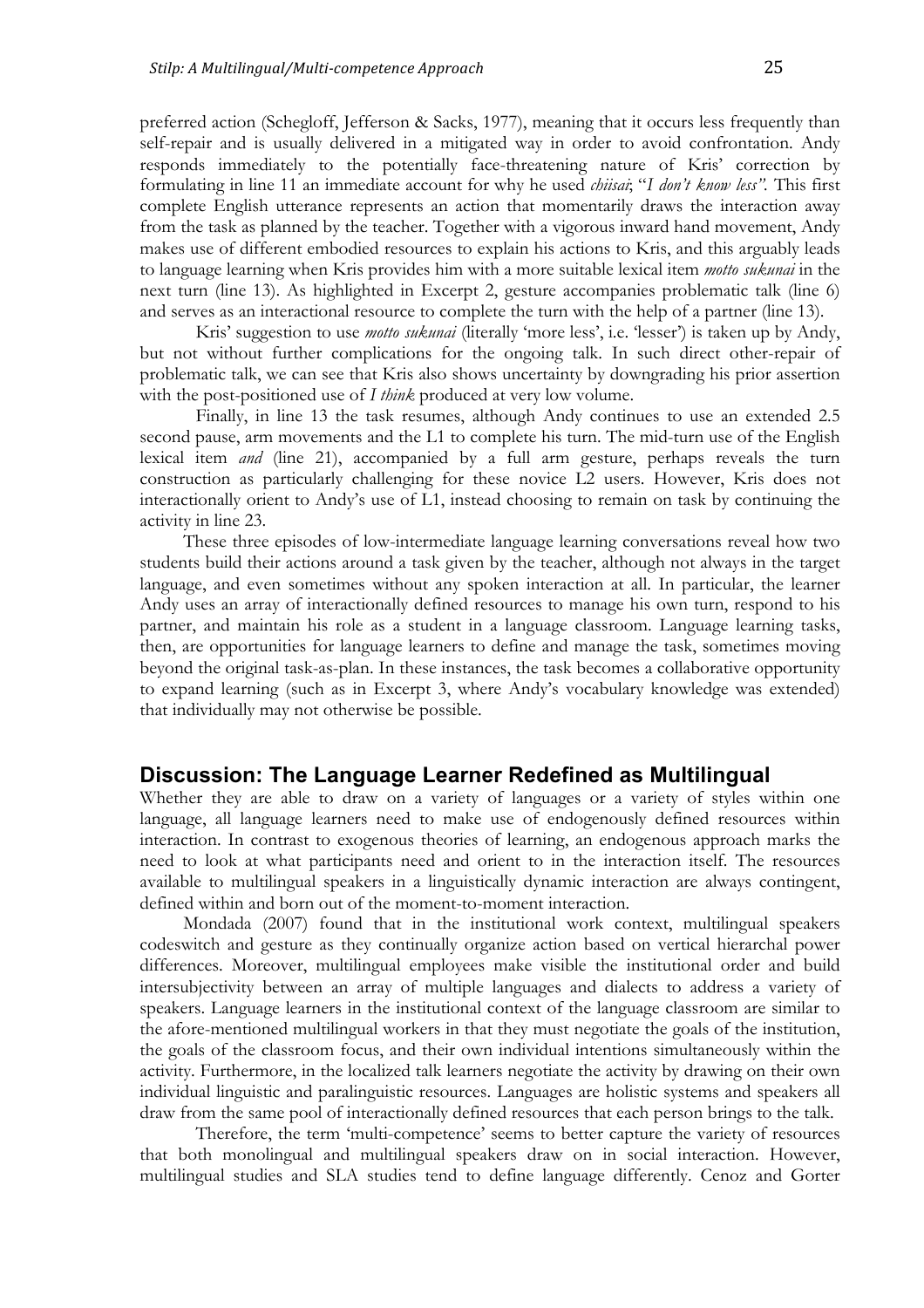(2011) put forward the following diagram (Figure 1) to illustrate the two common ways we can view languages in general: the traditional approach and the "focus on multilingualism" approach.



*Figure 1*. Traditional versus Focus on Multilingualism approach to language learning (Cenoz

& Gorter, 2011)

Although both of these diagrams emphasize the need to acquire additional languages, the traditional approach assumes that the speaker will acquire them in a separate fashion, and in their use, refrain from drawing on other languages as resources. The focus on a multilingualism approach sees the languages as integrated, and therefore multiple languages will naturally become valuable resources for the learner (Cenoz & Gorter, 2011). Even in a classroom where the use of L1 is often discouraged, speakers are never restricted to purely using the target language alone to complete their tasks. As supported by the conversational data above, they also deploy a range of semiotic resources from within the same language, as well as across multiple languages if they have access to them. In addition to a spoken medium, multimodal practices also work toward achievement of some activity in the interaction. Learning how to complete a task requires the ability to use resources from a complex socio-historical learning experience. As such, learning becomes an act of gradual participation in a social community of users, rather than simply being the pure acquisition of linguistic form (Young & Miller, 2004). Furthermore, when speakers are allowed to draw on multiple languages, they are in fact learning how to be *multilingual* (Hornberger, 2005). In addition, they will gradually become aware of how to use language as a dynamic resource in other contexts. If we support the view that learning occurs through participation in social activity, the notion of a TLO policy in a foreign language classroom seems counter-intuitive.

### **Conclusion**

Among others, Mori (2004) has challenged the exclusive TLO policy in the classroom as the only option available for language learning task-work. Strategic use of the L1 can have a positive effect on supporting activities in the classroom, reveal anxiety in learners, and support the accurate use of linguistic forms. Moreover, this research does not "necessarily indicate a charge toward learning" (Mori, 2004, p.547; see also Hancock, 1997). In this study, the analysis of L1 use and gesture reveals the transformation of lesson task-as-plan into task-as-process (see Seedhouse, 2004), and highlights the diversity of resources learners draw on to make themselves understood throughout the activity. The analysis simultaneously shows the complex and often conflicting goals between students, teachers, and language learning curricula manifested by a socially situated conversation occurring in the real world.

To address a multilingual perspective, teachers may benefit from adopting flexible teaching strategies, assessment methods, and in-class modifications to manage each classroom on a case-by-case basis. Multilingual practices can inform SLA of pedagogical "strategic language planning", or "flexible bilingual pedagogy" for language learners (Cenoz & Gorter, 2011; see also Creese & Blackledge, 2010). Furthermore, we must question the role that TLO plays, if the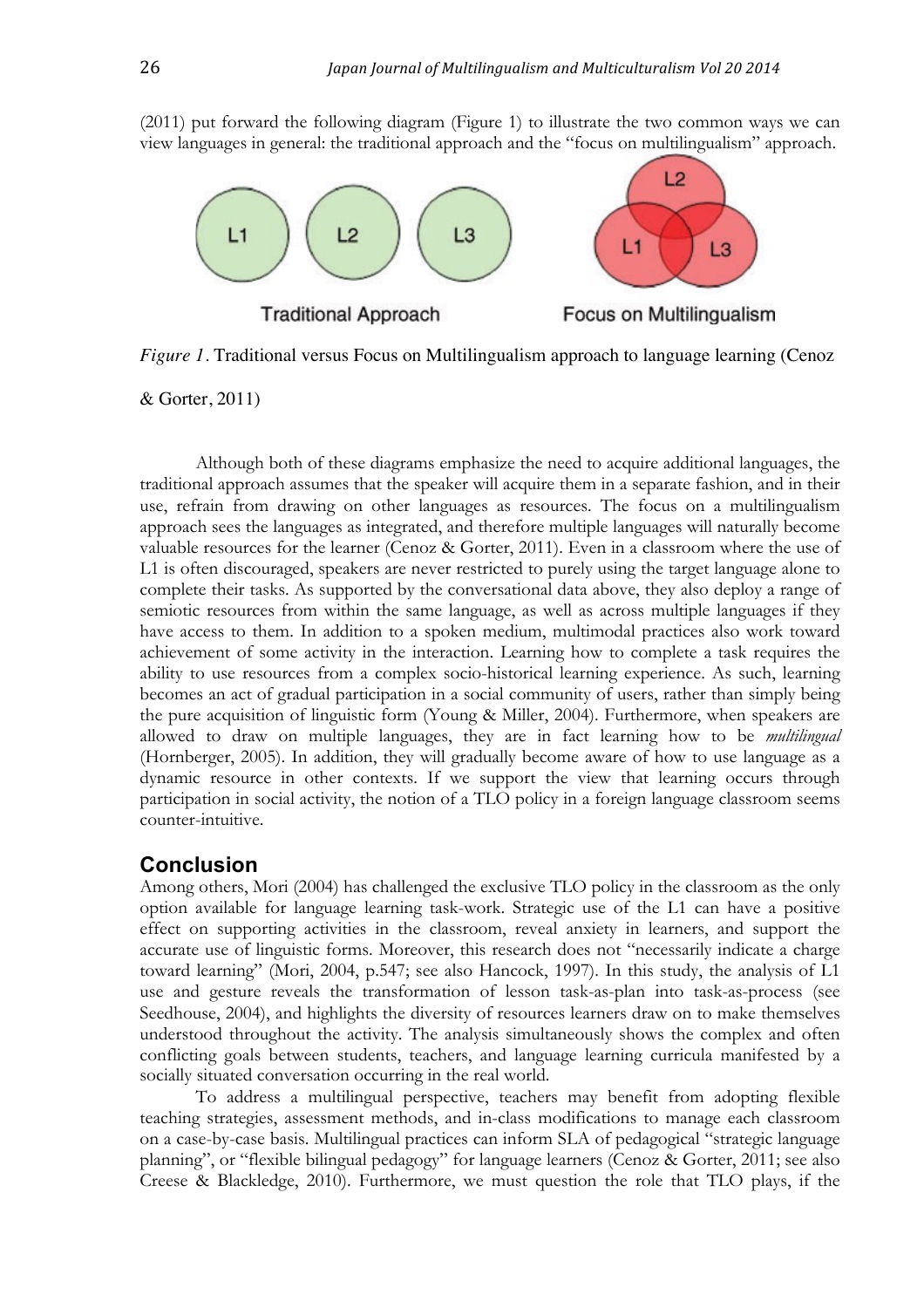learners' use of multiple types of resources is apt to increase learning opportunities, rather than deviate or prevent them (Mori, 2004). By observing the full embodiment of a multi-competent language user, teachers can actively decide whether or not their classrooms should reflect strict institutional policy, or cater to the local management of the task by the individuals. In this sense, the teacher ultimately becomes a liaison between the institutional goals and the individual interactional practices they witness in classroom activities.

In general then, it is important to consider the complex classroom environment that learners create before applying language policies. This also points to a critical evaluation of the language-learning environment as an ongoing process of observation, evaluation, and review of current classroom practices. In evaluating language problems, we need to find "ways of rethinking language in the contemporary world, a need arising from an acute awareness that there is all too often a lack of fit between ostensible language problems and the languages promoted as part of the solution" (Makoni & Pennycook, 2007, p. 3). It is only after we do this that we can begin to put theory into practice. A clear deconstruction of SLA, *'second,' 'language,'*  and *'acquisition,'* may force research to orient toward a dynamic approach to theory, one that focuses on multilingualism and multi-competencies, as L2 learners integrate, shape, and transform language practice on the ground.

### **Acknowledgement**

The author wishes to express his sincere thanks to Professor Tim Greer for several helpful comments on an earlier draft of this paper**.**

### **References**

- Brouwer, C. (2003). Word searches in NNSNS interaction: Opportunities for language learning? *The Modern Language Journal*. *87*(4), 534-545.
- Canagarajah, S. (2011). Codemeshing in academic writing: Identifying teachable strategies of translanguaging. *The Modern Language Journal, 94*(4)*,* 401-417.
- Cenoz, J., & Gorter, D., (2011). Focus on multilingualism: A study of trilingual writing. *The Modern Language Journal, 95*(3), 356-369.
- Cook, V. (1992). Evidence for multicompetence. *Language Learning, 42*(4)*,* 557–59.
- Creese, A., & Blackledge, A. (2010). Translanguaging in the bilingual classroom: A pedagogy for learning and teaching. *The Modern Language Journal, 94*(1), 103-115.
- Franceschini, R. (2011). Multilingualism and multicompetence: A conceptual view. *The Modern Language Journal, 94*(4)*,* 344-355.
- Garcia, O., & Sylvan, C. (2011). Pedagogies and practices in multilingual classrooms: Singularities and pluralities. *The Modern Language Journal, 94*(4), 385-400.
- Goodwin, C. (1981). *Conversational organization: Interaction between speakers and hearers*. New York, NY: Academic Press.
- Greer, T. (2008). Accomplishing difference in bilingual interaction: Translation as backwards-oriented medium-repair" *Multilingua, 27*(1-2)*,* 99-127.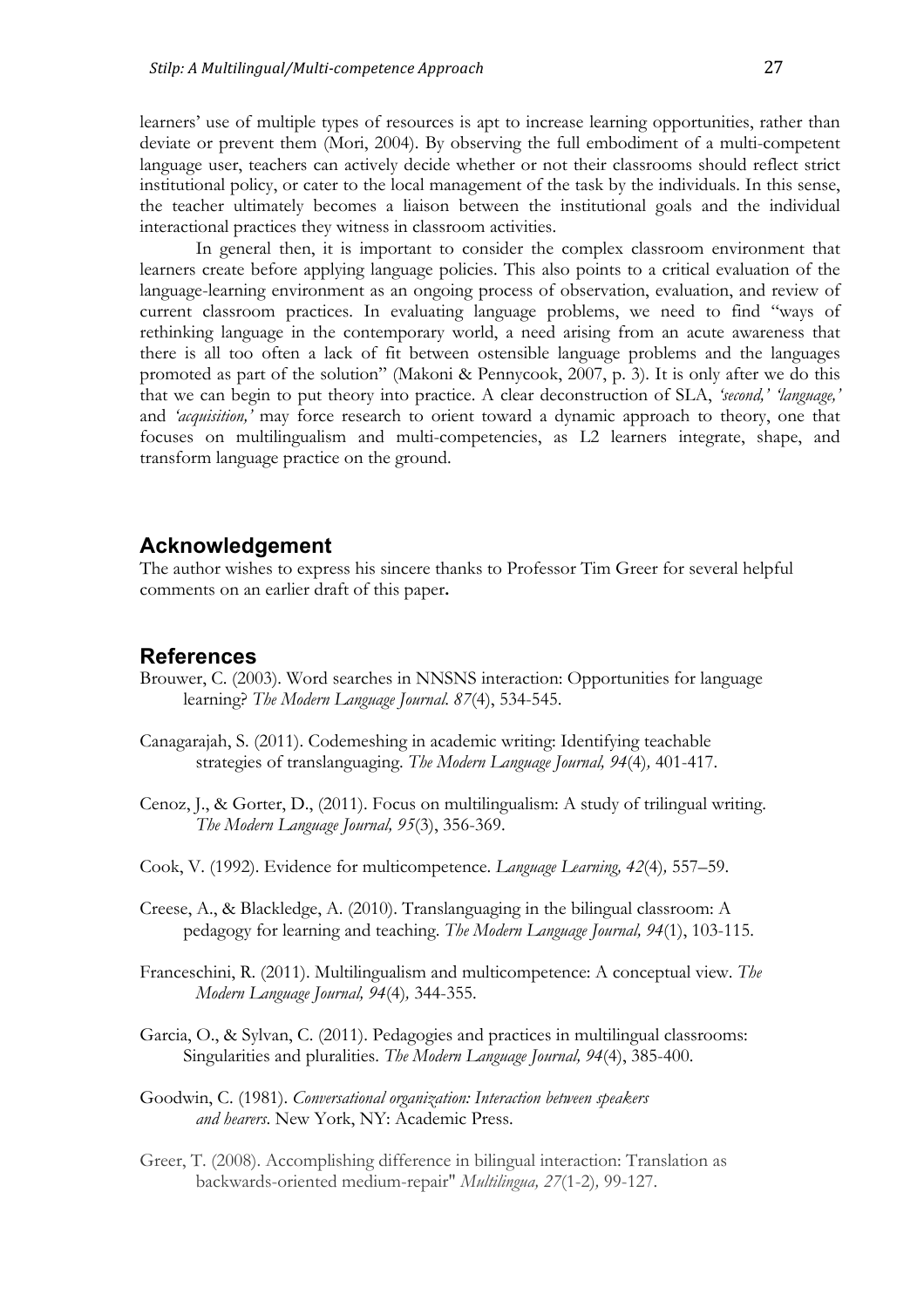- Greer, T. (2013). Word search sequences in bilingual interaction: Codeswitching and embodied orientation toward shifting participant constellations. *Journal of Pragmatics 57,*100-117.
- Hall, J. K. (1995). Aw, man, where we goin?': Classroom interaction and the development of L2 interactional competence. *Issues in Applied Linguistics 6*(2), 37-62.
- Hall, J. K., Cheng, A., & Carlson, M. T. (2006). Reconceptualizing multicompetence as a theory of language knowledge. *Applied Linguistics, 27*, 220–240.
- Hancock, M. (1997). Behind classroom code switching: Layering and language choice in L2 learner interaction. *TESOL Quarterly, 31*(2), 217-235.
- Hellerman, J., & Lee, Y. (2014). Members and their competencies: Contributions of ethnomethodological conversation analysis to a multilingual turn in second language acquisition. *System, 44,* 54-65.
- Hornberger, N. (2005). Opening and filling up implementational and ideological spaces in heritage language education. *The Modern Language Journal, 89*(4), 605-609.
- Hosoda, Y. (2006). Repair and relevance of differential language expertise in second language conversations. *Applied Linguistics, 27*(1), 25-50.
- Heritage, J. (1984). A change of state token and aspects of its sequential placement. In *Structures of social action*, J. Maxwell Atkinson and John Heritage (eds.), pp. 299–345. Cambridge: Cambridge University Press.
- Hutchby, I., & Woofit, R. (1998). *Conversation analysis*. Cambridge, UK: Polity Press.
- Ikeda, K. (2007). The change-of-state token *a* in Japanese language proficiency interviews. In *Proceedings of the 6th annual JALT Pan-SIG conference*, 56–64. Sendai: Tohoku Bunka Gakuen University.
- Ishida, M. (2009). Development of interactional competence: Changes in the use of *ne* in L2 Japanese during study abroad. In H. t. Nguyen & G. Kasper (Eds.), *Talkin-interaction: Multilingual perspectives* (pp. 351-385). Honolulu, HI: University of Hawaii, National Foreign Language Resource Center.
- Ishida, M. (2011). Engaging in another person's telling as a recipient in L2 Japanese: Development of interactional competence during one-year study abroad. In G. Pallotti & J. Wagner (Eds.), *L2 learning as social action: Conversation analytic perspectives*  (pp. 45-85). Honolulu, HI: University of Hawaii, National Foreign Language Resource Center.
- Littlewood, W. (2014). Task-based or task-supported language teaching: A view from the bridge. Plenary presentation at the *2nd Annual Tasked Based Learning and Teaching in Asia Conference*, Kinki University, Osaka, May 17. Powerpoint files available online at http://www.tblsig.org/conference/plenaryslides .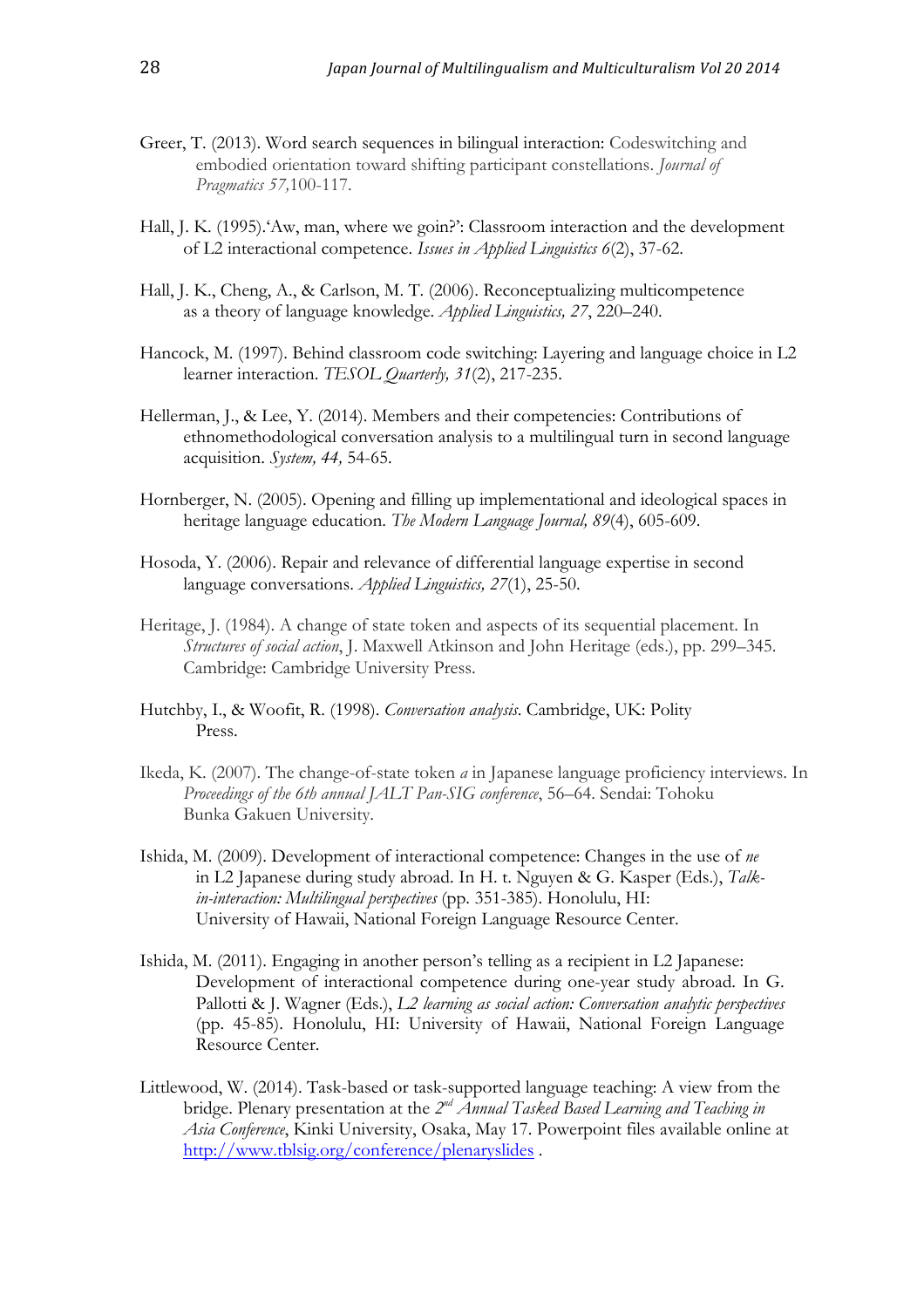- Makoni, S., & Pennycook, A. (2007). *Disinventing and reconstituting languages.* Clevedon, UK: Multilingual Matters.
- Markee, N., & Kasper, G. (2004). Classroom talks: An introduction. *The Modern Language Journal, 88*(4), 491-500.
- Mondada, L. & Pekarek-Doehler, S. (2004). Second language acquisition as situated practice: Task accomplishment in the French language classroom. *The Modern Language Journal*, *88*(4), 501-518.
- Mondada, L. (2007). Bilingualism and the analysis of talk at work: Code-switching as a resource for the organization of action and interaction. In M. Heller (Ed.), *Bilingualism: A social approach,* pp. 297-318. New York, NY: Palgrave Macmillan.
- Mori, J. (2003). The construction of interculturality: A study of initial encounters between Japanese and American students. *Research on Language and Social Interaction, 36*(2), 143-184.
- Mori, J. (2004). Negotiation of sequential boundaries and learning opportunities: A case from a Japanese language classroom. *The Modern Language Journal, 88*(4), 532-550.
- Mori, J., & Hasegawa, A. (2009). Doing being a foreign language learner in a classroom: Embodiment of cognitive states as social events. *IRAL, 47,* 65-94.
- Ohta, A. (2001). *Second language acquisition processes in the classroom: Learning Japanese*. Mahwah, New Jersey: Laurence Erlbaum.
- Ortega, L. (2010). Ways forward for a bi/multilingual turn in SLA. In S. May (Ed.), *The multilingual turn: implications for SLA, TESOL, and bilingual education,* pp. 32-50. New York, NY: Routledge.
- Schegloff, E., Jefferson, G. & Sacks, H. (1977). The preference for self-correction in the organization of repair in conversation. *Language, 53*(2), 361-382.
- Schegloff, E. (2007). *Sequence organization in Interaction: A primer in conversation analysis*. Cambridge, UK: Cambridge University Press.
- Seedhouse, P. (2004). *The interactional architecture of the language classroom: A conversation analysis perspective*. Malden, MA: Blackwell.
- Tanaka, H. (1999). *Turn-taking in Japanese conversation: A study in grammar and interaction*. Amsterdam: John Benjamins.
- ten Have, P. (1999). *Doing conversation analysis: A practical guide*. London, UK: Sage.
- Wei, L. (2011). Multilinguality, multimodality, and multicompetence: Code- and modeswitching by minority ethnic children in complementary schools. *The Modern Language Journal, 95*(3), 370-384.
- Wei L., & Wu C. (2009). Polite Chinese children revisited: Creativity and the use of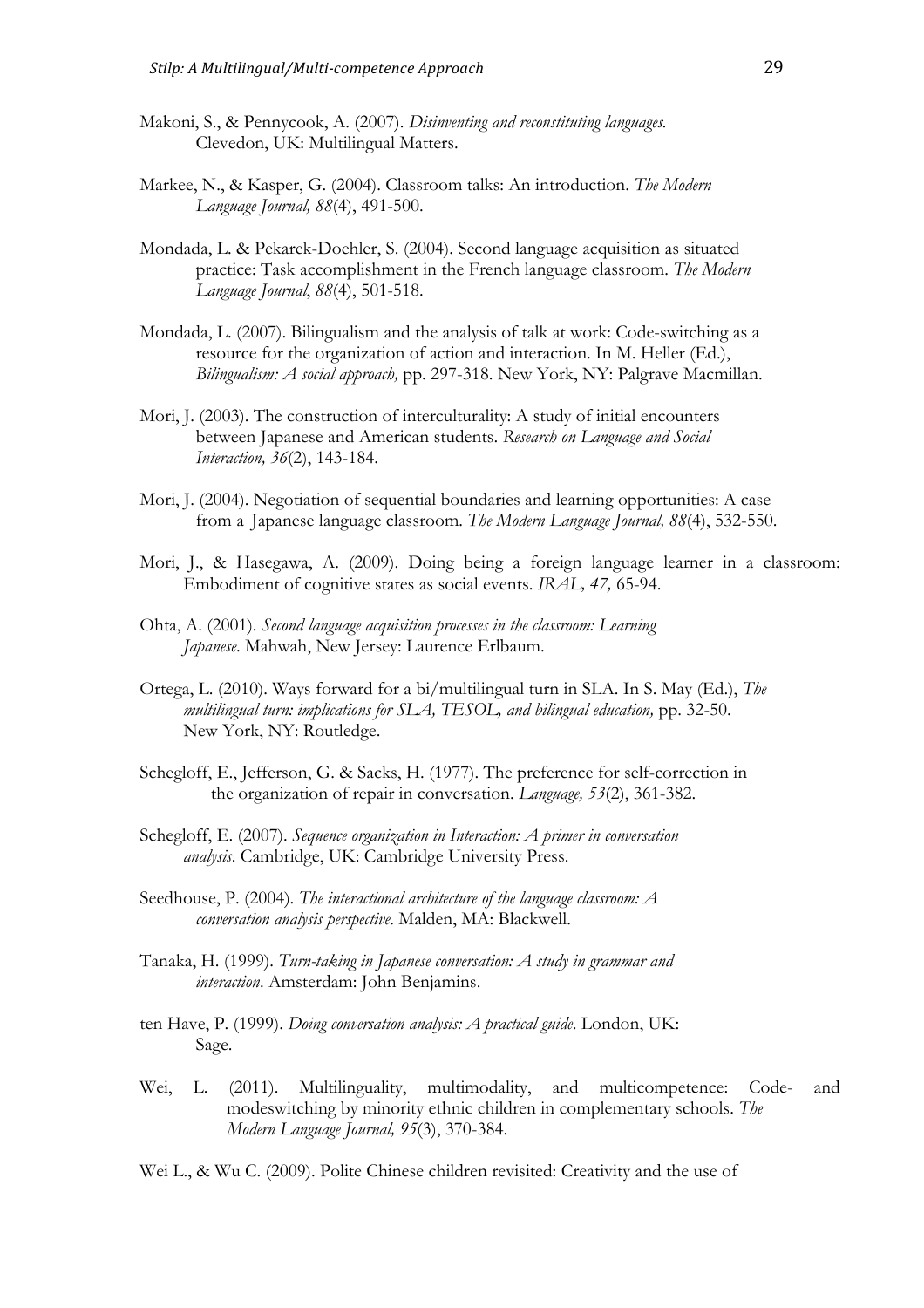codeswitching in the Chinese complementary school classroom. *International Journal of Bilingual Education and Bilingualism, 12*(2), 193-211.

Young, R., & Miller E., (2004). Learning as changing participation: Discourse roles in ESL writing conferences. *The Modern Language Journal, 88*(4), 519-535.

### **Endnote**

<sup>1</sup> For a more complete literature review of *competence*, see Franceschini (2011, pp.347-348).

## **Appendix**

Transcript conventions

Based on Jeffersonian transcription conventions as outlined in Psathas (1995), Hutchby and Woofit (1998), ten Have (1999) and Markee and Kasper (2004).

### SIMULTANEOUS UTTERANCES

huh [ oh ] no Left square brackets mark the start of overlapping talk [what] Right square brackets mark the end of an overlap

### CONTIGUOUS UTTERANCES

- = Equal signs indicate that:
	- a) Turn continues at the next identical symbol on the next line
	- b) Talk is latched; that is, there is no interval between the end of prior turn and the start of next turn

### INTERVALS WITHIN AND BETWEEN UTTERANCES

- (0.4) Numerals in parentheses mark silence, in tenths of a second
- (.) A period in parentheses indicates a micropause (less than 0.1 sec)

### CHARACTERISTICS OF SPEECH DELIVERY

| hhh hee hah                      | indicate laughter or breathiness                                      |
|----------------------------------|-----------------------------------------------------------------------|
| .hh                              | indicates audible inhalation                                          |
| hh                               | indicates audible exhalation                                          |
| $\frac{d}{dg}$                   | Underlining indicates marked stress                                   |
| yes?                             | A question mark indicates rising intonation                           |
| yes.                             | A period indicates falling intonation                                 |
| SO,                              | A comma indicates low-rising intonation, suggesting                   |
|                                  | continuation                                                          |
| HUH                              | Capitals indicate increased loudness                                  |
| <sup>o</sup> thanks <sup>o</sup> | Degree signs indicate decreased volume                                |
| \$No way\$                       | Dollar signs indicate utterance is delivered in a                     |
|                                  | "laughing voice"                                                      |
| $>\lt$                           | Inward-facing indents embed talk which is faster than the             |
|                                  | surrounding speech                                                    |
| $\ll$                            | Outward-facing indents embed talk that is slower than the surrounding |
|                                  | speech                                                                |
| $g$ o $: d$                      | One or more colons indicate lengthening of the preceding              |
|                                  | sound. Each additional colon represents a lengthening of one beat     |
| no bu-                           | A single hyphen indicates an abrupt cut-off, with level               |
|                                  | pitch                                                                 |